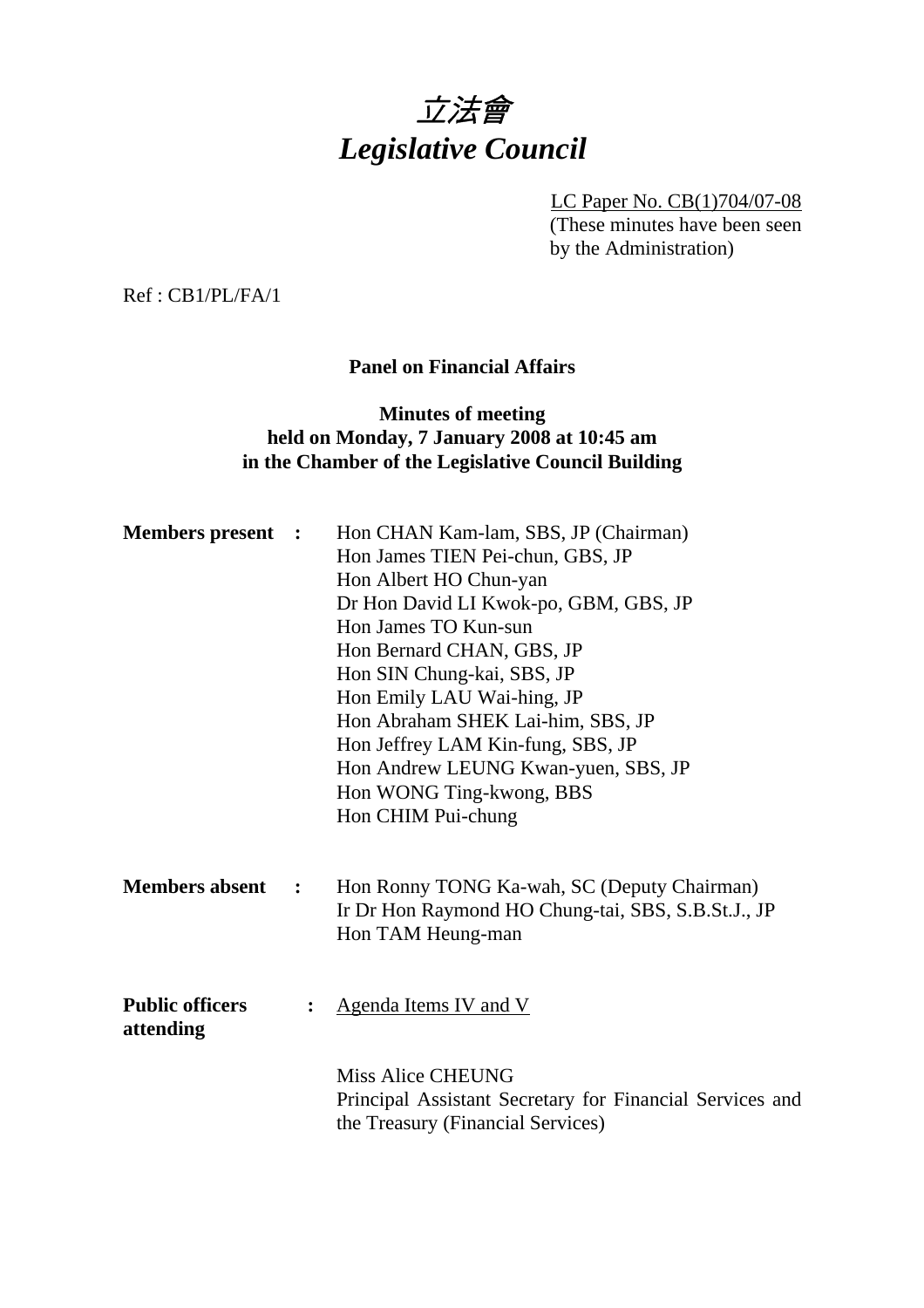|                                    |                  | <b>Agenda Item IV</b><br><b>Hong Kong Monetary Authority</b><br>Mr Arthur YUEN, JP<br><b>Executive Director (Banking Supervision)</b><br>Mr LI Shu-pui<br>Head (Banking Supervision)5                                                                                                                                                                                                                                                                                                                                                                                                                                                                       |
|------------------------------------|------------------|-------------------------------------------------------------------------------------------------------------------------------------------------------------------------------------------------------------------------------------------------------------------------------------------------------------------------------------------------------------------------------------------------------------------------------------------------------------------------------------------------------------------------------------------------------------------------------------------------------------------------------------------------------------|
| <b>Attendance by</b><br>invitation | $\ddot{\bullet}$ | <u>Agenda Items IV and V</u><br>Securities and Futures Commission                                                                                                                                                                                                                                                                                                                                                                                                                                                                                                                                                                                           |
|                                    |                  | Mrs Alexa LAM<br><b>Executive Director</b><br>Intermediaries & Investment Products<br>Mr Keith LUI<br><b>Executive Director</b><br><b>Supervision of Markets</b><br>Mr Stephen PO<br><b>Senior Director</b><br>Intermediaries & Investment Products<br>Mr Rico LEUNG<br>Director<br><b>Supervision of Markets</b><br><b>Hong Kong Exchanges and Clearing Limited</b><br>Mr Gerald GREINER<br><b>Chief Operating Officer</b><br>Mr Stewart SHING<br><b>Executive Vice President and</b><br>Head, Clearing Division<br>Mr Alfred WONG<br>Chief Technology Officer and<br>Head, Information Technology Division<br>Mr Eric YIP<br>Head, Cash Market Department |
|                                    |                  |                                                                                                                                                                                                                                                                                                                                                                                                                                                                                                                                                                                                                                                             |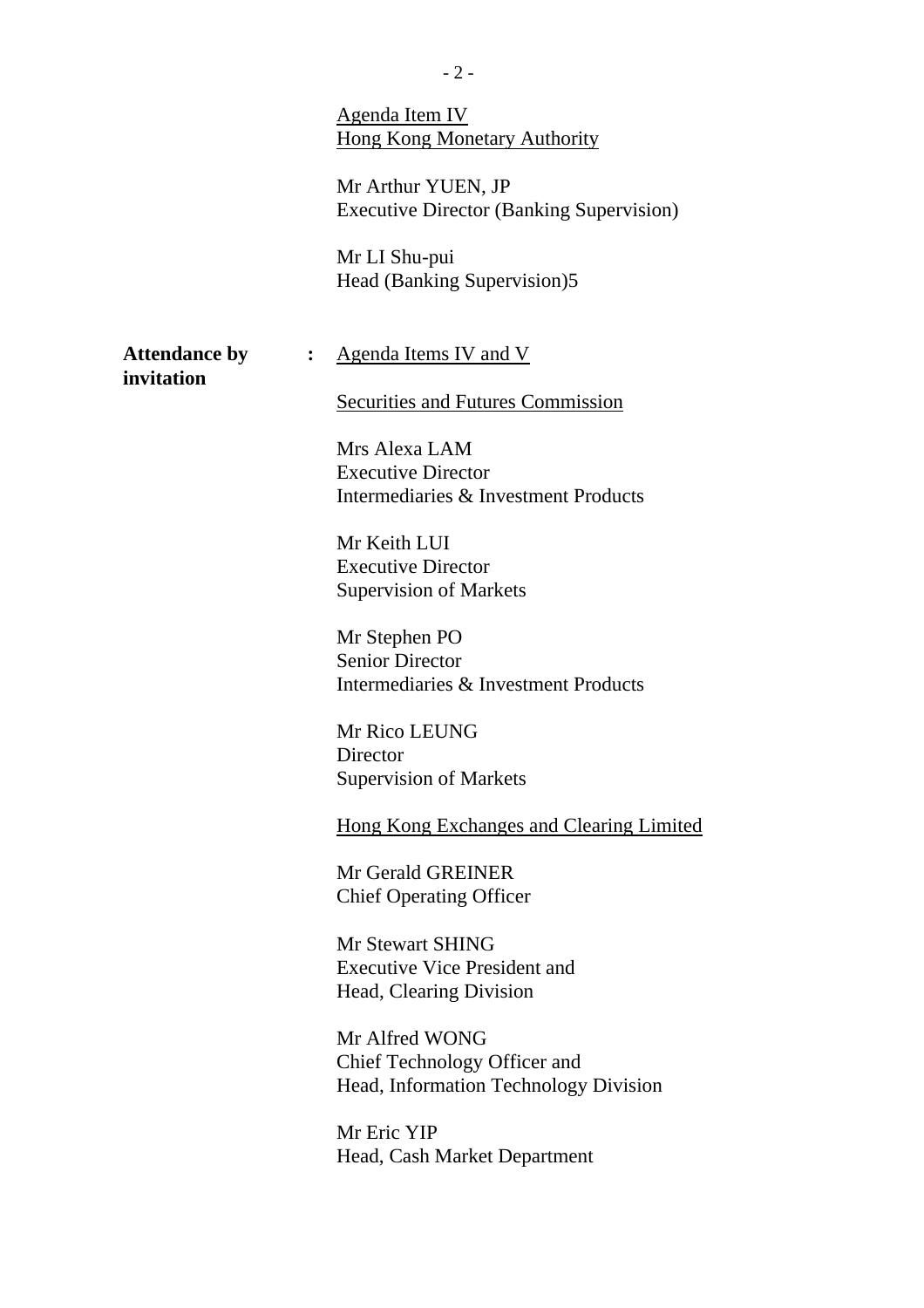| Clerk in attendance:        | Miss Polly YEUNG<br>Chief Council Secretary (1)5 |
|-----------------------------|--------------------------------------------------|
| <b>Staff in attendance:</b> | Ms Annette LAM<br>Senior Council Secretary (1)3  |
|                             | Ms Rosalind MA<br>Senior Council Secretary (1)8  |
|                             | Ms Sharon CHAN<br>Legislative Assistant (1)8     |

#### **Action**

# **I. Confirmation of minutes of meeting and matters arising**

| (LC Paper No. CB(1)423/07-08  | — Minutes of meeting<br>5 November 2007             |  | <sub>on</sub> |
|-------------------------------|-----------------------------------------------------|--|---------------|
| LC Paper No. $CB(1)512/07-08$ | — Minutes of special meeting on<br>8 November 2007) |  |               |

The minutes of the meeting held on 5 November 2007 and the special meeting held on 8 November were confirmed.

# **II. Information papers issued since the last meeting**

| (LC Paper No. CB(1)406/07-08  | — Mandatory Provident                     |     | Fund           |
|-------------------------------|-------------------------------------------|-----|----------------|
|                               | Schemes Statistical Digest —              |     |                |
|                               | September 2007                            |     |                |
| LC Paper No. $CB(1)449/07-08$ | — Securities                              | and | <b>Futures</b> |
|                               | Commission Quarterly Report               |     |                |
|                               | $(\text{July} - \text{September } 2007))$ |     |                |

2. Members noted that the above papers had been issued for the Panel's information.

### **III. Date of next meeting and items for discussion**

| $(LC$ Paper No. $CB(1)510/07-08(01)$ — List of outstanding items for |  |  |  |  |  |
|----------------------------------------------------------------------|--|--|--|--|--|
| discussion                                                           |  |  |  |  |  |

LC Paper No.  $CB(1)510/07-08(02)$  — List of follow-up actions)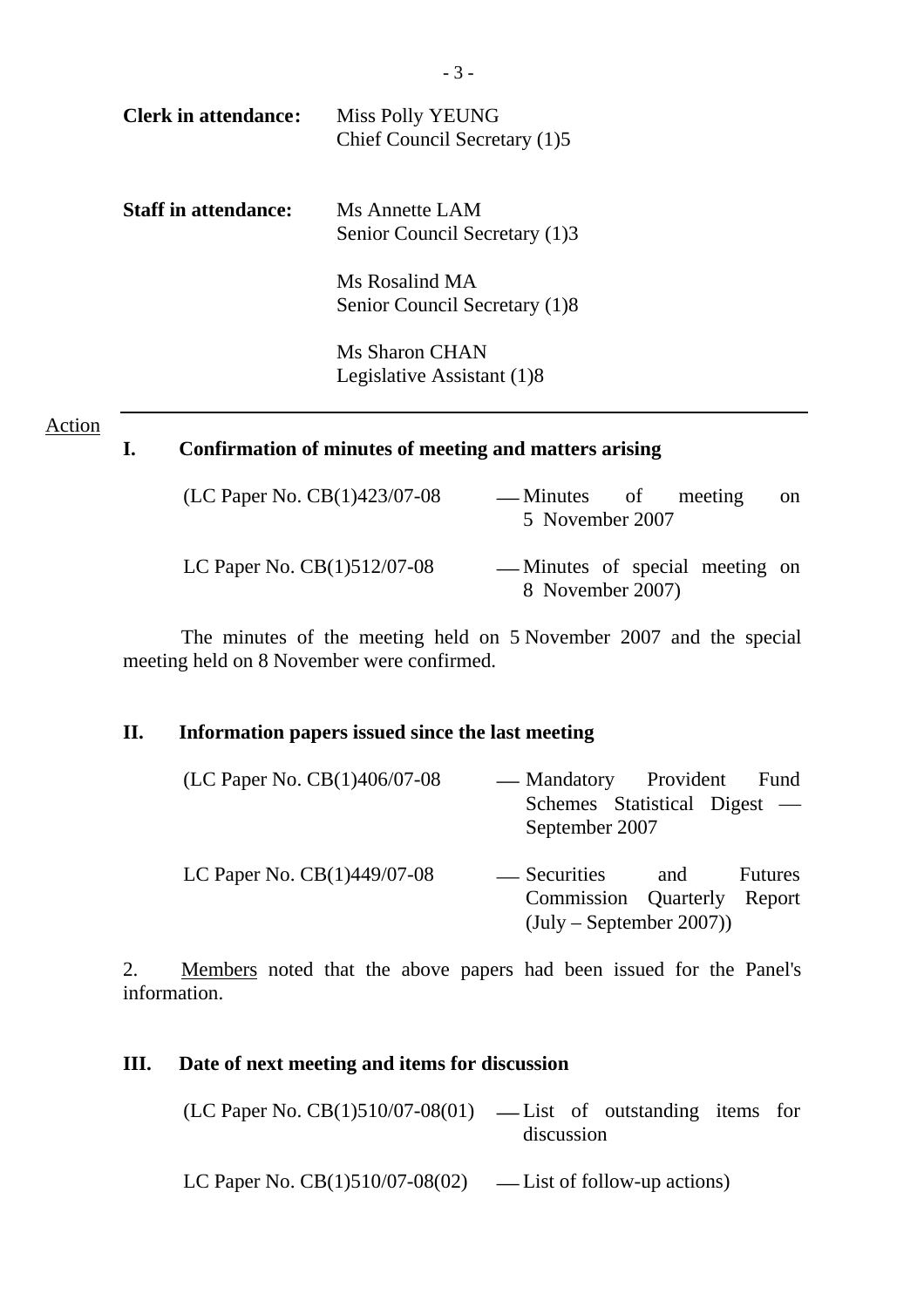3. The Chairman recapped that pursuant to members' agreement at the last meeting held on 3 December 2007, the regular meeting for February 2008 would be re-scheduled to be held on Tuesday, 29 January 2008 to facilitate the attendance of Mr Joseph YAM, the Chief Executive of the Hong Kong Monetary Authority (HKMA). Members agreed that the following items be scheduled for discussion at the meeting to be held on Tuesday, 29 January 2008, starting at 10:00 am:

- (a) Briefing on the work of HKMA; and
- (b) The 70% mortgage cap on residential property.

4. On item (b), Ms Emily LAU informed members that she had requested the Secretariat to prepare a background brief on the subject to facilitate members' discussion. The Chairman confirmed that the Secretariat was preparing the background brief and would issue it shortly for members' perusal.

(*Post-meeting note*: The background brief on item 3(b) above was issued to members vide LC Paper No. CB(1) 559/07-08 on 10 January 2008.)

# **IV. Congestion in securities trading networks**

 $(LC$  Paper No.  $CB(1)362/07-08(01)$  — Administration's paper on congestion in securities trading networks )

5. The Chairman declared that he was a Non-Executive Director of the Securities and Futures Commission (SFC). He then invited the representatives of the Administration, HKMA, SFC and the Hong Kong Exchanges and Clearing Limited (HKEx) to brief members on the subject.

Briefing by the Administration and the financial regulators

6. The Principal Assistant Secretary for Financial Services and the Treasury (Financial Services) (PAS/FS) said that the Administration had invited HKEx, SFC and HKMA to provide information about the incident of network congestion experienced by investors in executing buying and selling orders for a newly listed stock (i.e. Alibaba.com) on 6 November 2007. In brief, the network congestion experienced by investors at market opening at 10:00 am on 6 November 2007 was mainly caused by an unprecedented volume of order submissions within a very short period of time. The situation only lasted for a short period of time and had improved significantly when the order submission rate for the stock started to subside at around 10:15 am. PAS/FS pointed out that for the maintenance of Hong Kong's position as an international financial centre, the Administration had all along attached great importance to the stability and reliability of the financial infrastructure. The financial regulators fully recognized the importance of ensuring effective on-line trading and were of the view that the securities trading system of HKEx and most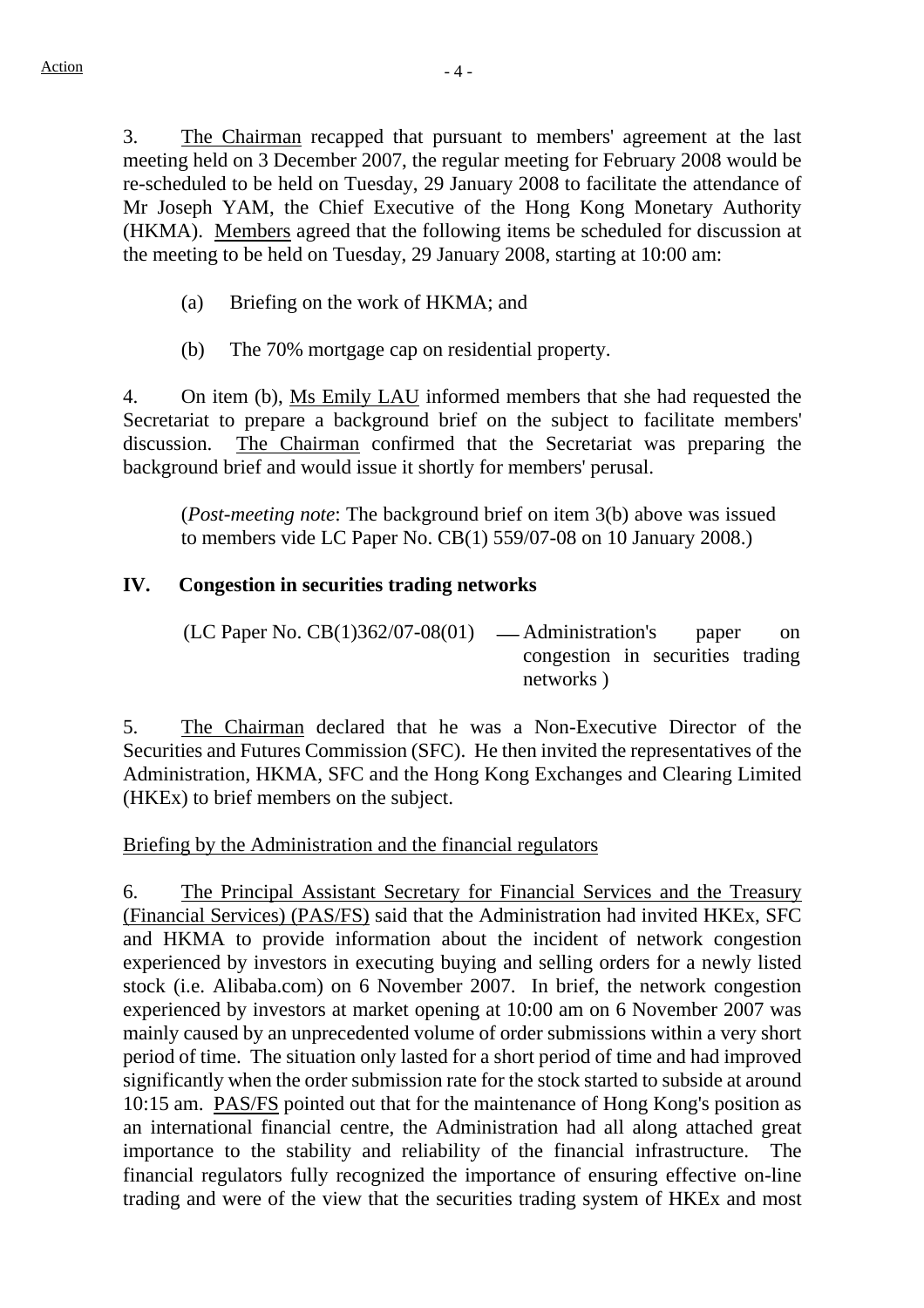financial intermediaries had demonstrated their abilities to cope with the recent surge in market activities and to handle some of the world's largest Initial Public Offerings (IPOs). HKEx would further increase the trading capacity of its Automatic Order Matching and Execution System/Third Generation (AMS/3) from 1.5 million to 5 million trades per day in January 2008. Meanwhile, HKMA was also monitoring the system utilization of on-line securities trading systems of major authorized institutions (AIs) on an ongoing basis.

7. The Executive Director (Banking Supervision), Hong Kong Monetary Authority (ED/HKMA) advised that according to the confirmation obtained by HKMA from major AIs, their on-line trading systems had been under normal operation on the day when the trading of Alibaba.com (Alibaba) was debuted i.e. 6 November 2007. He also informed members that as at end 2007, the number of retail Internet banking accounts had increased by around 24% and the transaction volume of on-line securities trading had increased by 133% when compared with the corresponding figures of 2006. In the light of the growing use of on-line securities trading services by bank customers and ongoing investor confidence in this channel of service delivery, HKMA was keenly aware of the importance of ensuring effective and reliable services to customers. To this end, HKMA had stepped up efforts in technology risk supervision focusing on risk management of AIs, including the requirements on AIs to formulate effective and practical business continuity plans to enable timely recovery of services in case of system disruption and to provide effective alternative service delivery channels (such as phone banking and manned customer service hotlines) to ensure continuous service to customers. As shown by HKMA's ongoing monitoring of system utilization of on-line securities trading systems of major AIs, their systems had achieved high reliability and smooth operation with a rate of normal operation in the range of 99.8% to 99.9%. ED/HKMA stressed that HKMA had been monitoring the technology risk management of AIs in a comprehensive manner and considered the performance of the trading systems of AIs reasonable so far.

8. Mr Keith LUI, Executive Director, Supervision of Market of the Securities and Futures Commission (ED(SM)/SFC) stressed that SFC had all along attached great importance to ensuring the reliability and stability of securities trading facilities in Hong Kong. In this connection, SFC was kept informed by HKEx on the processing capacity of its system and enhancement efforts. Pointing out that the network congestion experienced by investors on the first trading day of Alibaba was mainly attributable to an unprecedented volume of order submissions in the first 20 minutes after market opening, ED(SM)/SFC said that HKEx had taken prompt action to ensure the smooth execution of orders received by AMS/3. SFC had been monitoring HKEx's ongoing initiatives in system planning and upgrading for coping with the increase in market activities.

9. Mr Gerald GREINER, Chief Operating Officer of the Hong Kong Exchanges and Clearing Limited (COO/HKEx) advised that HKEx kept its system capacity under continuous and careful monitoring to ensure that the capacity could cope not only with historical peaks, but also the projected growth of market activities. He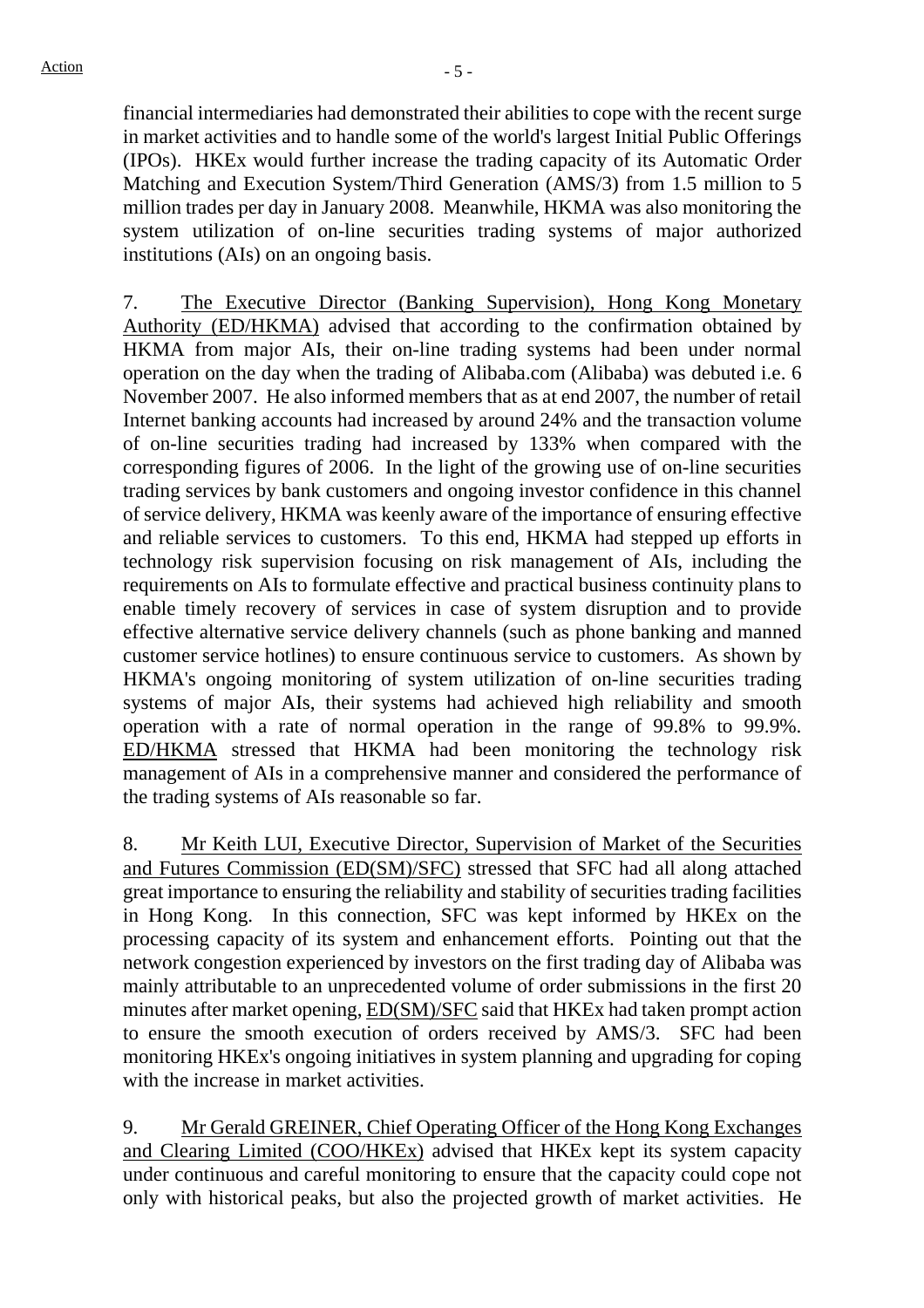informed members that in 2007, the processing capacity of AMS/3 had already been increased from 1.2 million to 1.5 million trades per day when the peak historic rate was about 0.5 million trades per day. Further major system upgrading would be carried out in 2008 and the capacity could be increased further to 7.5 million trades per day if necessary. COO/HKEx pointed out that by the end of 2008, the processing capacity of AMS/3 could cope with about six times of the daily peak trading records, which was above the normal requirement of a spare system capacity to handle about two to three times of the peak. Moreover, HKEx could upgrade the AMS/3 within a relatively short lead time of about three months.

## Discussion

# *Congestion experienced during the debut trading of Alibaba.com*

10. Mr Andrew LEUNG cautioned that the credibility of Hong Kong's status as an international financial centre and a preferred listing venue for enterprises might be undermined should serious network congestions occur during future trading peaks. He therefore enquired about the remedial actions taken by the Administration and the financial regulators after the network congestion on the first trading day of Alibaba.

11. In response, PAS/FS advised that following the peak period of order submissions on the first trading day of Alibaba, the Administration had invited HKMA, SFC and HKEx to review the system capacity of on-line trading facilities. She reiterated that in general, the financial regulators were of the view that the securities trading system of HKEx and most financial intermediaries had demonstrated the abilities to cope with the recent surge in market activities. HKEx had planned to upgrade the capacity of its AMS/3 in 2008 with a view to increasing its processing capability.

12. Mr James TIEN was concerned whether the interest of small investors had been jeopardized on the first trading day of Alibaba, given its volatile price movements on that day. In this connection, Mr TIEN enquired whether large buying or selling orders placed by institutional investors had been given priority over small orders placed by retail investors in the trading systems operated by broker firms and HKEx.

13. In this regard, COO/HKEx and ED(SM)/SFC confirmed that HKEx's trading system would process order submissions strictly according to the time and price priority. COO/HKEx said that a new order received by AMS/3 would be placed in a store and forward queue pending order matching with a priority number according to the time of receipt regardless of whether the order had come from an institutional or retail investor and the number of shares being transacted. ED(SM)/SFC further explained that there was a pre-market opening process for brokers to submit trading orders involving large transactions through an auction process before market opening. This auction process had accounted for the surge in the price of Alibaba from the initial \$13 to about \$30 before market opening on 6 November 2007. Given the sharp rise in the price of the stock after market opening, there was a large number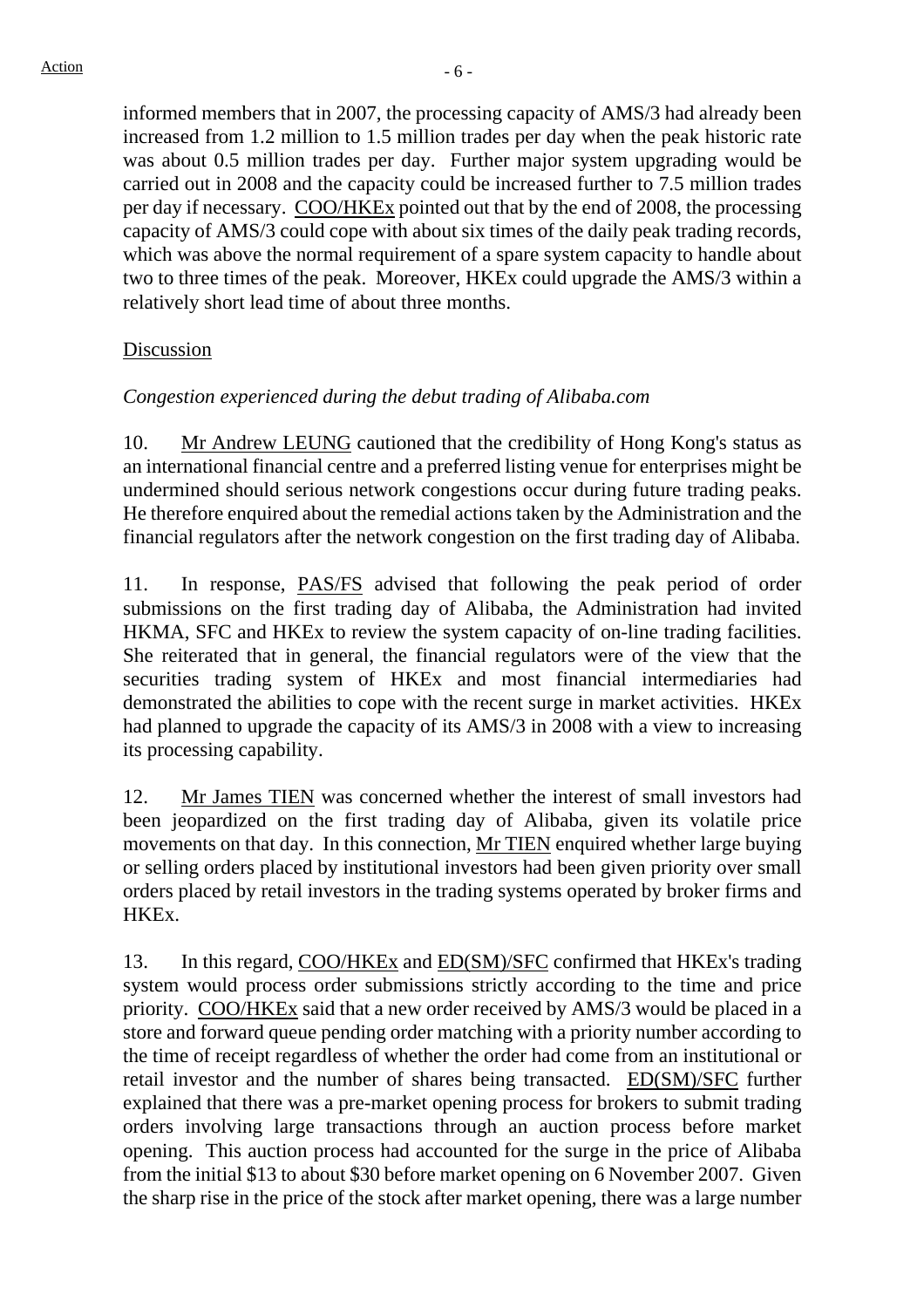of orders during the first 20 minutes of market opening to cancel or modify the earlier instructions.

14. Mr SIN Chung-kai highlighted that the crux of the problem was the capability of the on-line securities trading system to process an unprecedented volume of order submissions within a short period of time, not its overall capacity spread over a longer span of time. As such, Mr SIN was of the view that HKEx's AMS/3 should be equipped with sufficient capability to cope with the extreme situation where a tremendous volume of orders were submitted into the system within just a few minutes on the busiest day. He enquired whether HKEx had experience in dealing with order submissions in bunches similar to that on the first trading day of Alibaba and the arrangements, if any, that had been made to cope with such a historical peak in the past.

15. In response, COO/HKEx said that the response time for orders submitted to AMS/3 could vary at different times of the day. The large number of Alibaba orders on 6 November 2007 was unique and unprecedented. In the light of the experience of the debut trading of Alibaba, HKEx had suitably modified the arrangements for processing the transactions of IPO stocks. These arrangements had been tested in the debut trading of another newly listed stock, i.e. China Railway. With comparable, if not more, order submissions for this stock, the maximum time for a second response for orders was less than 10 seconds, which was a significant improvement over the maximum response time of 5.5 minutes for Alibaba orders. COO/HKEx believed that with further upgrading of the AMS/3 system in January and later in 2008, the system would be able to cope with heavy trading on active days and peak periods as a whole and on debut trading days of popular stocks. ED/HKMA further informed members that HKMA had been monitoring the peak utilization rate in its supervision of AIs' technology risk management under which AIs would be required to upgrade their system capacity when the peak utilization rate of their systems reached a high level.

# *Requirements on AIs and broker firms to cope with contingencies*

16. The Chairman observed that in addition to the capacity of AMS/3 of HKEx to cope with heavy trading through continuous system upgrade, it was also important to ensure the capacity and reliability of the on-line trading systems operated by AIs and broker firms. In this connection, he enquired whether regulatory requirements were in place for AIs and broker firms to report system disruptions to their respective regulators, namely HKMA and SFC. The Chairman was of the view that constant reviews by HKMA and SFC of the provision of on-line trading services by AIs and broker firms would be crucial to safeguarding investors' interest.

17. In response, ED/HKMA confirmed that AIs were required to make immediate reports to HKMA on system disruptions. He said that the performance of Internet banking and on-line securities trading systems operated by AIs in 2007 were satisfactory, with major AIs attaining a rate of normal operation of 99.8% to 99.9%. AIs were also required to formulate effective and practical business continuity plans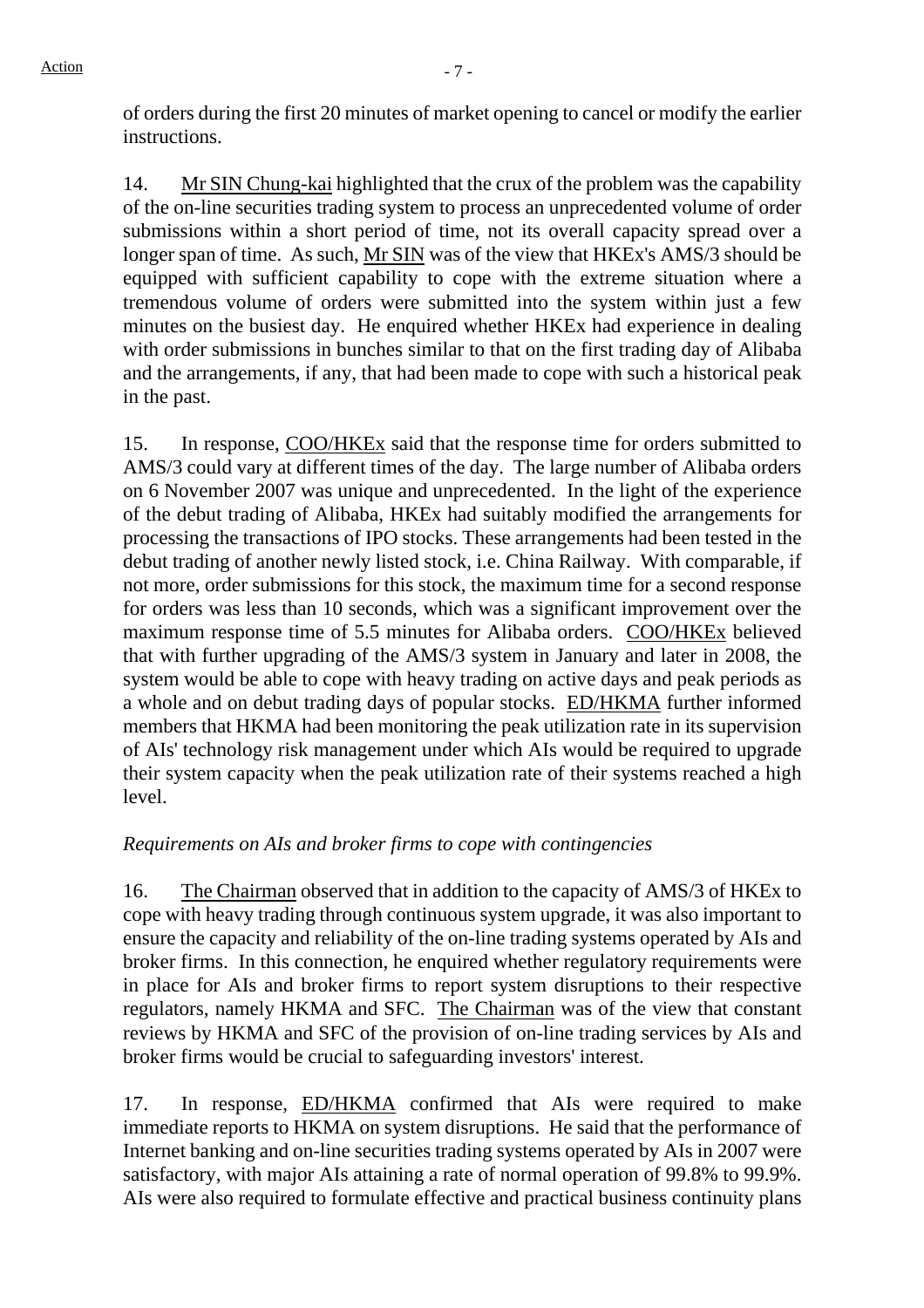in case system disruption occurred and to take steps to recover the system within reasonable time. On average, AIs had managed to recover system disruptions within one to two hours. In addition to providing alternative service delivery channels during system disruptions, AIs were required to inform their customers of these channels and deploy additional resources for service delivery when necessary.

18. Mrs Alexa LAM, the Executive Director (Intermediaries & Investment Products), the Securities and Futures Commission (ED(IIP)/SFC) also confirmed that intermediaries were required to report system disruptions to SFC. She advised that as of November 2007 there were about 200 securities firms under the supervision of SFC which provided on-line securities trading services, with on-line transactions clients constituting about 10% to 20% of the total number of clients of major brokers. ED(IIP)/SFC further advised that as reported by some broker firms, their trading systems were operating with abundant spare capacity as their current trading activities had only taken up about 40% of their system capacity. As part of their licensing requirements, brokers should have in place on-line securities trading systems with sufficient operational integrity and address issues of security, reliability, capacity and contingency. Broker firms were required to conduct regular system testing and formulate appropriate contingency plans such as informing clients of alternative service delivery channels and deploying sufficient manpower to process customer orders manually. ED(IIP)/SFC pointed out that where a broker firm had records of frequent system disruptions, SFC would critically review its suitability for continued provision of on-line securities trading services. SFC would also make enquiries with broker firms in the event of unusual market turnover to check out the operation of their on-line trading systems.

19. Responding to the Chairman's further concern about the lead time for system recovery and the possible losses suffered by investors, ED/HKMA explained that the lead time for system recovery varied between cases depending on the causes of disruption. While the average time required was one to two hours, some AIs had managed to recover their systems within a shorter time of say, about 30 minutes. He pointed out that it was HKMA's supervisory objective to achieve 100% smooth system operation. Nevertheless, HKMA had not prescribed any specific requirement on the lead time for system recovery by AIs as HKMA considered it more appropriate for AIs to achieve system recovery as soon as practicable having regard to the circumstances of the disruption and with a view to minimizing inconvenience caused to customers.

20. Given the increasing use of on-line trading services by investors, the Chairman cautioned that broker firms and AIs might have concentrated their resources to alternative service delivery channels in providing on-line trading services and thus might not be able to deploy sufficient resources for manual processing of customers orders promptly when system disruption occurred.

*Enhancing on-line trading systems to keep pace with market developments*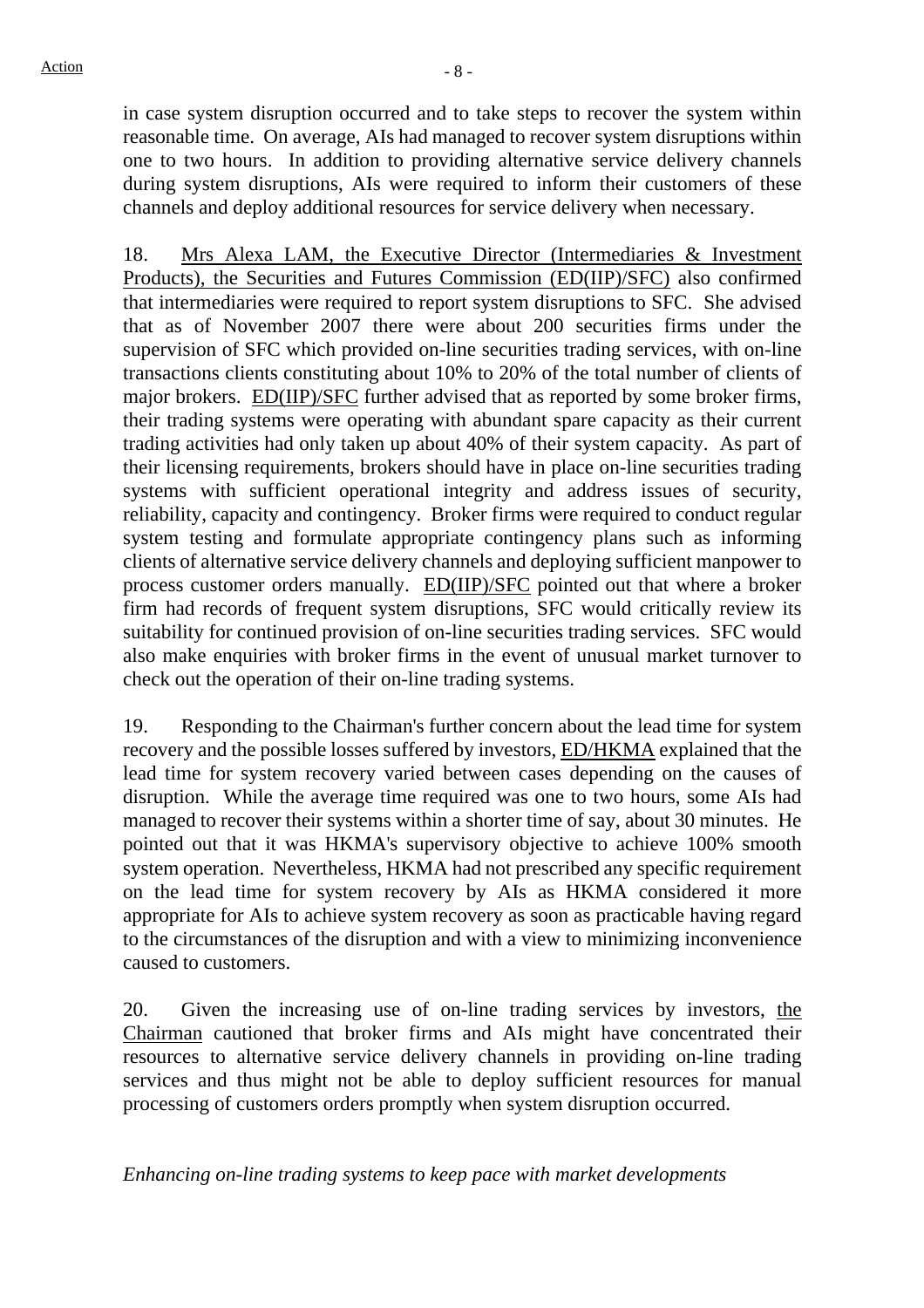21. Mr James TIEN was concerned about measures to enhance the on-line trading systems operated by broker firms to prevent recurrence of network congestion in future. In response, ED(SM)/SFC advised that through participation in the regular market rehearsals conducted by HKEx, broker firms could test out the compatibility of their on-line securities trading systems with HKEx's system. Broker firms were responsible for keeping up their system performance to provide an acceptable level of service to their customers.

22. Mr Andrew LEUNG was of the view that in addition to involving broker firms in regular market rehearsals and relying on their initiatives to enhance the capacity of their on-line securities trading systems, the Administration should, in conjunction with SFC and HKEx, set out system requirements for reference and compliance by broker firms. In view of the increasing demand for on-line securities trading, Mr LEUNG considered that the Administration and the financial regulators should work closely and proactively to ensure that the systems operated by HKEx and broker firms would have the necessary capability to cope with rapid market changes.

23. PAS/FS advised that it might not be practicable to specify a hard and fast system capacity requirement for compliance by all broker firms or for AMS/3 as any target capacity set at one point of time might later become inadequate due to the continuous increase in market activities. As such, the Administration considered it more effective for HKEx to monitor closely the operation of its trading system and its compatibility with the systems operated by brokers, and to arrange for timely system upgrade to meet market developments and customer demands. Broker firms would have to review the need for upgrading their on-line securities trading systems on account of their service needs.

24. Mr Andrew LEUNG remained concerned that if broker firms failed to take timely action to upgrade their trading system, the interest of small investors would be jeopardized as network congestion might still occur with the bottleneck at the broker's front-end trading facilities, despite the efficient processing capability of AMS/3. He was therefore of the view that brokers and other intermediaries should at least be subject to a regulatory requirement to keep their system capacity and operation under constant review. The Chairman shared Mr LEUNG's view and called on the Administration to consider formulating a policy on the regulation of on-line securities trading services having regard to anticipated market developments, such as the further liberalization measures under the Qualified Domestic Institutional Investors (QDII) Scheme and the launch of the "through train" scheme for individual Mainland investors to invest in Hong Kong equities.

25. Noting members' concerns about the need for trading systems to meet market demands, PAS/FS said that HKEx would keep under review the need or otherwise for further upgrading of its system capacity. As regards the concern about the capability of on-line securities trading systems to cope with future increase in market activities, PAS/FS advised that the Administration had asked the financial regulators to closely monitor the effectiveness of these systems, so as to ensure smooth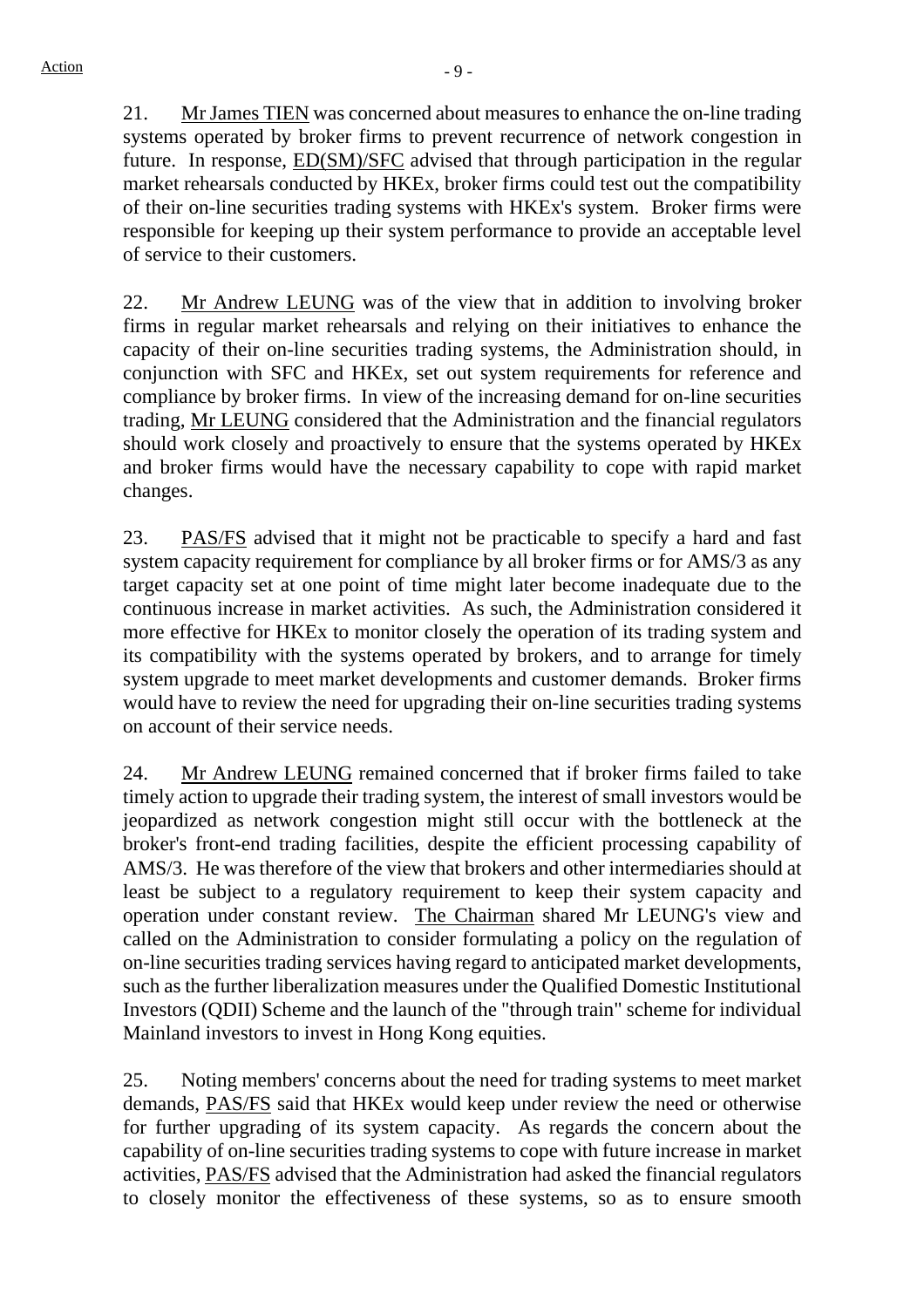handling of anticipated increase in market activities arising from future expansion of the initiatives such as the QDII scheme and the possible launch of the "through train" scheme. As for requirements on brokers to upgrade their systems, PAS/FS recapped that financial intermediaries under the supervision of SFC were required to observe the guidelines issued by SFC, including the requirement on financial intermediaries to be "fit and proper" persons in providing service to customers. If the on-line trading system operated by a certain broker failed to provide a reasonable level of service to its customers to the extent that the broker's ability to meet the "fit and proper" criteria was called into question, SFC could consider taking regulatory action against the broker.

26. Mr James TO opined that clear and objective system requirements were important for the purpose of monitoring compliance, as individual broker firms might only carry out necessary upgrades out of business considerations. In this connection, Mr TO enquired whether and what objective service standards and system requirements had been set by financial regulators for compliance by financial intermediaries, such as the frequency for review of system capacity by intermediaries and the thresholds which would trigger a review. PAS/FS advised that the Administration was fully aware of the need for constant review of the system capacity of stakeholders to cope with the surge in market activities, and noted that the financial regulators would take this into account in performing their regulatory duties.

27. ED/HKMA said that under the technology risk supervisory framework of HKMA, AIs were required to keep their on-line service systems under ongoing review and the peak utilization rate versus the designed system capacity was used as one of the supervisory benchmarks. Depending on the design and capacity of individual AIs' trading systems, the threshold which would trigger regulatory concerns was when the peak utilization rate had reached around 50% to 70% of the designed system capacity. In addition to monitoring the peak utilization rate of AIs' on-line trading systems, HKMA had liaised with individual AIs and the Hong Kong Association of Banks to look into the service requirements arising from possible new initiatives such as the QDII Scheme and the "through train" scheme.

28. ED(SM)/SFC highlighted that SFC supervised the financial intermediaries through issuing guidelines on internal controls. Instead of prescribing quantitative service standards or requirements on system capacity, SFC required intermediaries to review and upgrade their systems to meet customer demands and to achieve their intended level of service. Moreover, the regular market rehearsals conducted by HKEx would enable broker firms to examine the compatibility of their trading systems with AMS/3 and consider the need or otherwise for upgrading. The complaints received by SFC were also indicators of the performance of individual broker firms. He advised that only a small number of the complaints received by SFC related to the provision of on-line securities trading services by broker firms. Upon receipt of a complaint, SFC would make enquiry with the broker concerned. Where the complaint had arisen from misunderstanding of the operation of the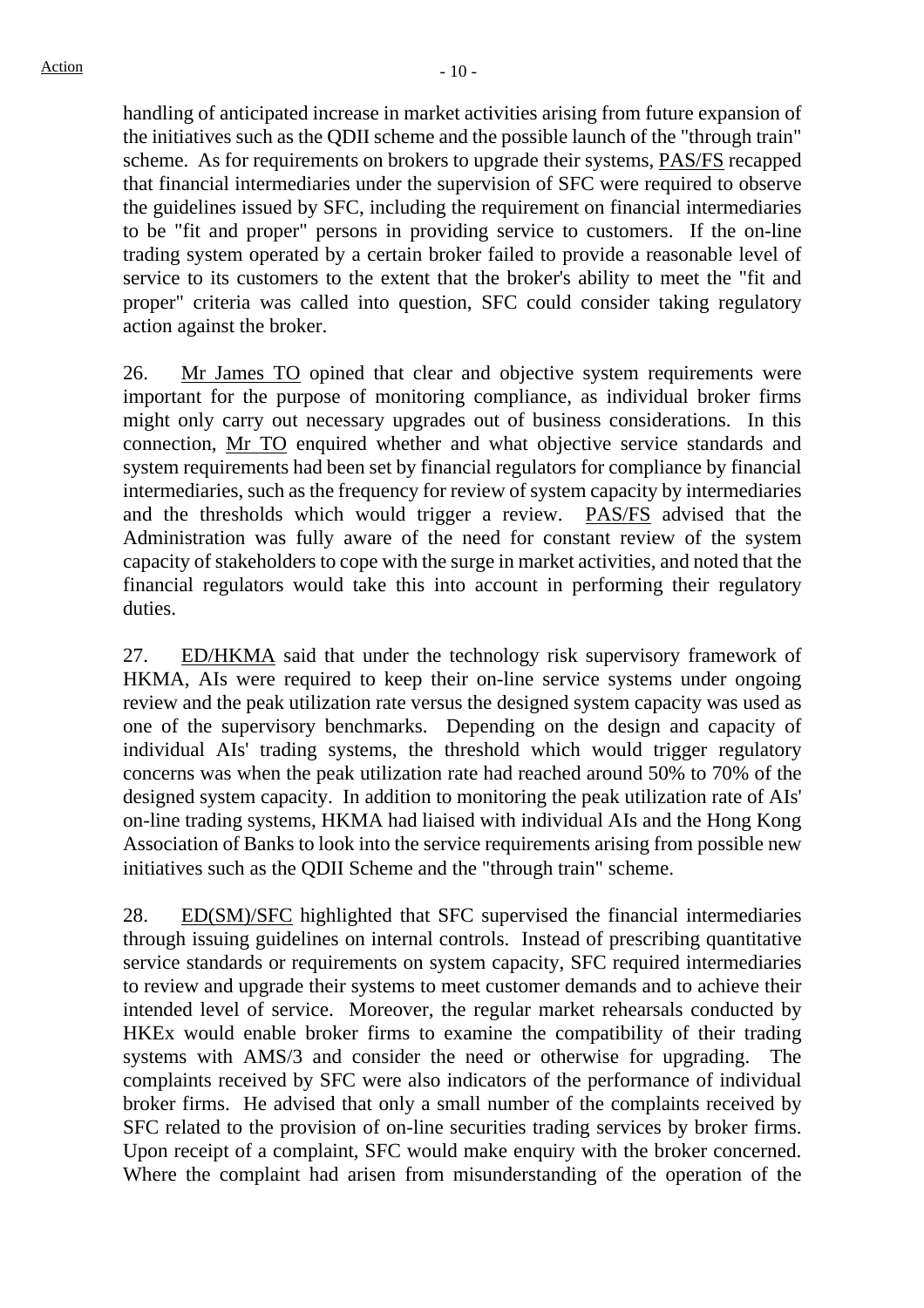on-line system, the broker would be required to explain to the complainant accordingly.

Admin/ **HKEx** 29. Noting the different approaches adopted by HKMA and SFC, Mr James TO was of the view that to achieve more effective monitoring of the provision of on-line securities trading services, the Administration/SFC/HKEx should consider prescribing objective service standards and setting trading system requirements for the reference and compliance by brokers. In doing so, due regard should be given to the peak volume for on-line market activities in addition to the historical peak. Mr SIN Chung-kai was concerned that under the existing regulatory framework, small-sized broker firms would not have the incentive to invest in system upgrading to meet the requirement of peak volume on-line market activities on a special occasion such as the debut trading day of an over-subscribed IPO. In this regard, Mr SIN opined that an alert mechanism for a sudden surge in market activities giving rise to an exceptionally high market turnover should be devised. In this connection, he also asked the Administration to consider the feasibility of taking the lead in forming a task force to coordinate emergency response efforts among various stakeholders when network congestion in securities trading occurred.

# **V. Investor Participant Accounts administered by the Hong Kong Securities Clearing Company Limited**

 $(LC$  Paper No.  $CB(1)510/07-08(03)$  — Administration's paper on investor participant accounts administered by the Hong Kong Securities and Clearing Company Limited)

# Briefing by the Administration and the Securities and Futures Commission

30. At the invitation of the Chairman, PAS/FS and ED(IIP)/SFC outlined the measures taken by SFC and HKEx to promote the use of the Stock Segregated Accounts (SSAs) and the Investor Participant Accounts (IPAs), which were introduced in 1994 and 1998 respectively. These measures included system improvements to streamline the operations and enhance the user-friendliness of such accounts, as well as investor education programmes and publicity campaigns aimed at raising investors' awareness of the services. Notwithstanding these efforts, the take-up rate of SSAs and IPAs remained low. As at November 2007, there were only about 18 000 IPAs and about 2 100 SSAs.

31. PAS/FS stressed that the Administration attached great importance to investor protection and education, both of which were crucial to the stability and healthy development of the financial market. The Administration, in collaboration with SFC and HKEx, would continue to introduce initiatives to raise investors' awareness of their rights and promote better understanding of investment risks. Further promotional measures for SSAs and IPAs targeting at retail investors would be introduced. Regular seminars would be organized in collaboration with

Admin

SFC/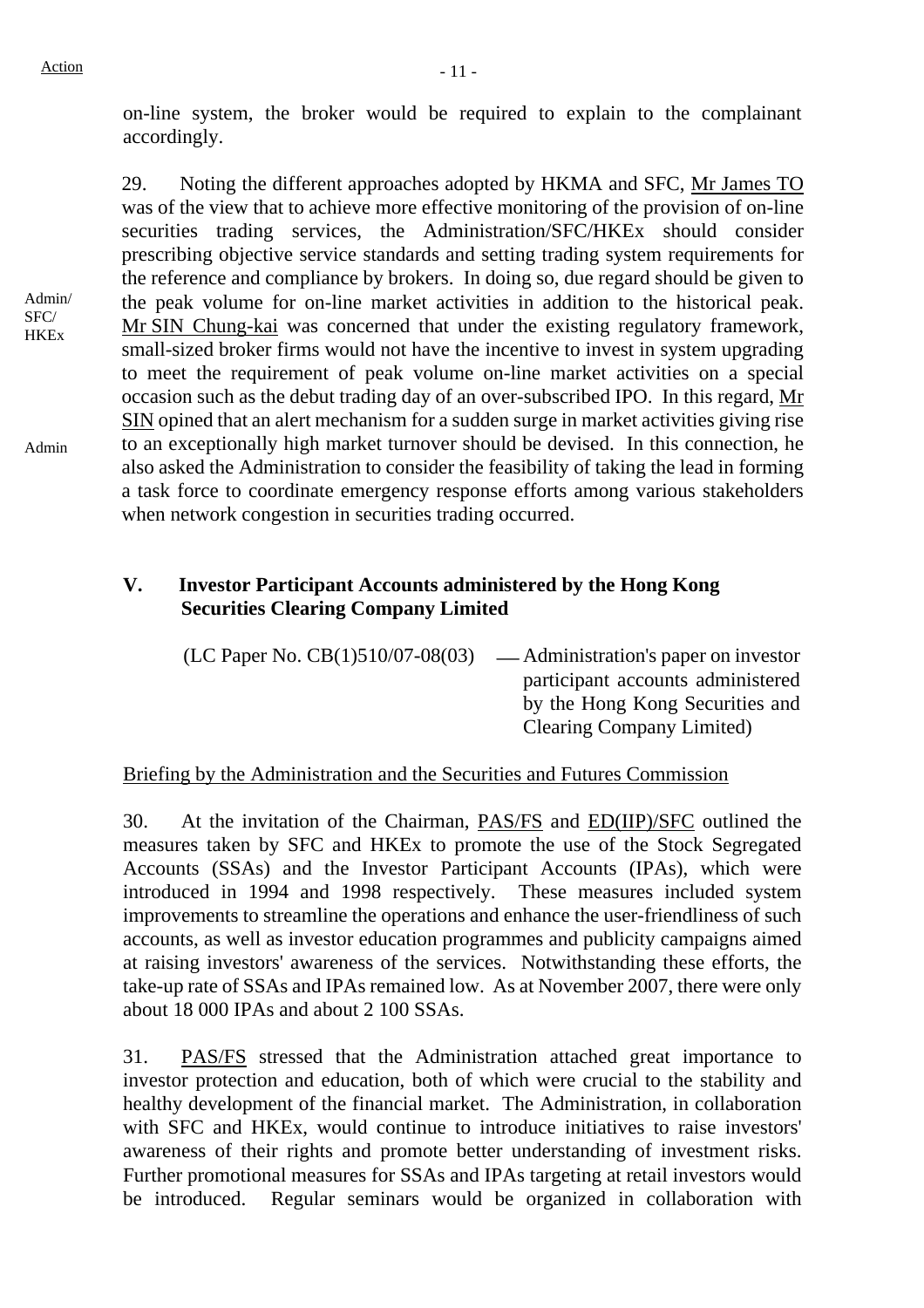investment brokers on investor protection featuring SSAs and IPAs. Publicity programmes would be launched to encourage brokers and financial institutions to send information leaflets/applications forms etc to their clients. Other initiatives would include taking stock of measures by brokers to promote IPAs and SSAs, conducting surveys to gauge investors' attitude to and understanding of IPAs and SSAs, soliciting feedback from existing SSA and IPA users to identify any operational difficulties, and conducting a corporate fee review including the charges of SSAs and IPAs. On longer-term measures, SFC and HKEx would conduct a review to identify ways and means to address the inherent problems with the current asset custodian arrangements to minimize the risks of possible misappropriation by brokers.

32. ED(IIP)/SFC assured members that SFC, as the market regulator, closely monitored the activities of securities firms and financial intermediaries with a view to safeguarding investors' interests and minimizing the risks of misappropriation, and would continue to work with the Administration and HKEx on the promotion of SSAs and IPAs. She also urged investors to stay vigilant and give due consideration to balancing the needs for retaining greater control over their securities, and for the convenience of depositing their shares in brokers' omnibus accounts with the Central Clearing and Settlement System (CCASS).

## Discussion

## *Safeguards against risks of misappropriation by brokers*

33. While appreciating the various investor education and publicity efforts made by SFC and HKEx as set out in the Administration's paper (LC Paper No. CB(1)510/07-08(03)), Mr Abraham SHEK enquired about the protection measures available to retail investors who had not subscribed for IPA and SSA services. In response, **ED(IIP)/SFC** explained that at present, most investors' securities were deposited with the CCASS in brokers' omnibus accounts. This arrangement, while giving brokers the convenience of full control of the securities and money movements in their omnibus accounts and investors the convenience of trading without being directly involved in processing securities and money movements, carried the risks of possible misappropriation by brokers. She pointed out that to safeguard his assets, the safest option was for a retail investor to open an IPA under his own name, so that only the investor himself could authorize the transfer of stocks in and out of the account. ED(IIP)/SFC nevertheless said that investors had to make a choice to suit their own needs, balancing investment convenience against investment protection. Some of the measures which retail investors could take to safeguard their interests included the following :

(a) Cheques should not be made payable to individual account executives (AE) of the broker firm, nor should money be deposited into an AE's personal bank accounts.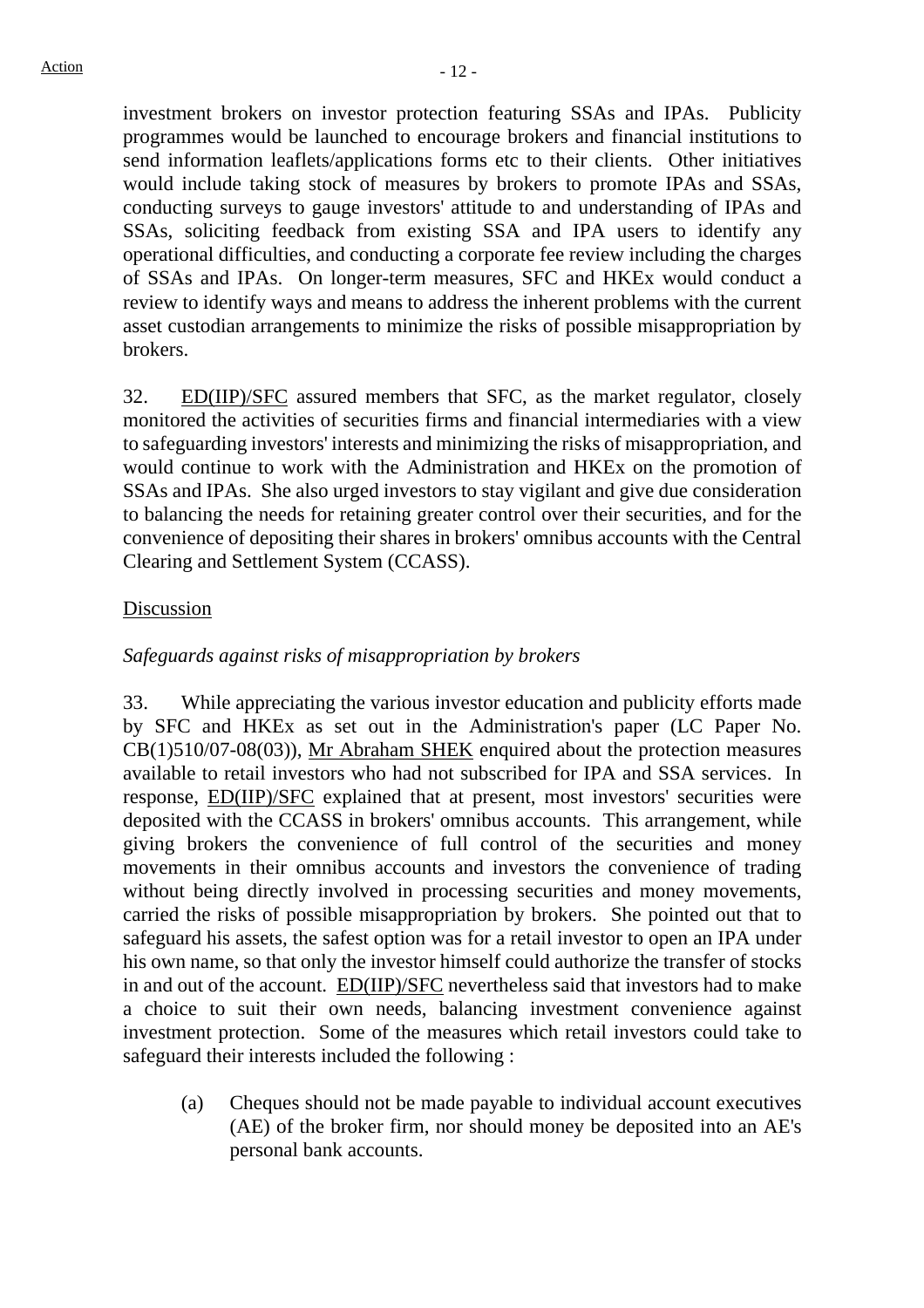- (b) Monthly statements and account activity statements were important documents. Investors should not authorize the sending of such statements to their AEs.
- (c) Investors should monitor closely the activities of their stocks accounts, and carefully check transaction statements and other documents issued by auditors requesting verification.
- (d) In the event of any discrepancy or doubt, investors should make enquiry with the broker firm in question or call the SFC hotline for assistance.

34. Regarding the availability of educational materials on how to be a smart investor, the Chairman noted that information pamphlets and educational programmes through various channels were currently available to enhance the investing public's awareness of their rights and the risks they faced. He shared Mr SHEK's view that educational and promotional efforts should be stepped up to raise investors' awareness and to encourage the use of IPAs and SSAs for better protection.

## *Safeguarding stock brokers' interests under the existing settlement arrangement*

35. While acknowledging the need for investor protection and expressing support for promoting the use of SSAs and IPAs, Mr CHIM Pui-chung drew the meeting's attention to the potential risks faced by stock brokers under the existing settlement arrangement if IPAs were widely adopted. As the IPA holder was the legal owner of the stocks deposited in the CCASS, the broker in question had no control over the stocks transacted. Hence, upon the expiry of the 2-day settlement period under the existing T+2 settlement mechanism, if the IPA holder failed to complete the transaction, the broker would not be able to take any action but would become liable. If IPAs were to be widely used, Mr CHIM enquired whether the Administration and HKEx would consider replacing the existing T+2 settlement requirements with a same-day settlement regime in order to minimize the risks to which brokers were exposed. Nevertheless, he understood that this might not be technically feasible for overseas banks and this issue had to be properly addressed. He called on HKEx to consider upgrading the CCASS to a level comparable to that of the premier accounts operated by some banks whereby investors and/or stock brokers could phone-in with a Personal Identity Number to place instructions to authorize the settlement and/or the transfer of shares in and out of the IPAs and SSAs on the trading day in question, or as soon as practicable after the transaction. While acknowledging that the volume of transactions would be huge, Mr CHIM said that he could not see why such a practice that had been proven feasible in Shanghai, Shenzhen and Taiwan could not be applied to Hong Kong. He suggested the Administration to conduct a study to assess the feasibility with reference to the experience of other territories.

36. Noting Mr CHIM Pui-chung's concern about brokers' interests under the current security settlement and custodian arrangements, COO/HKEx advised that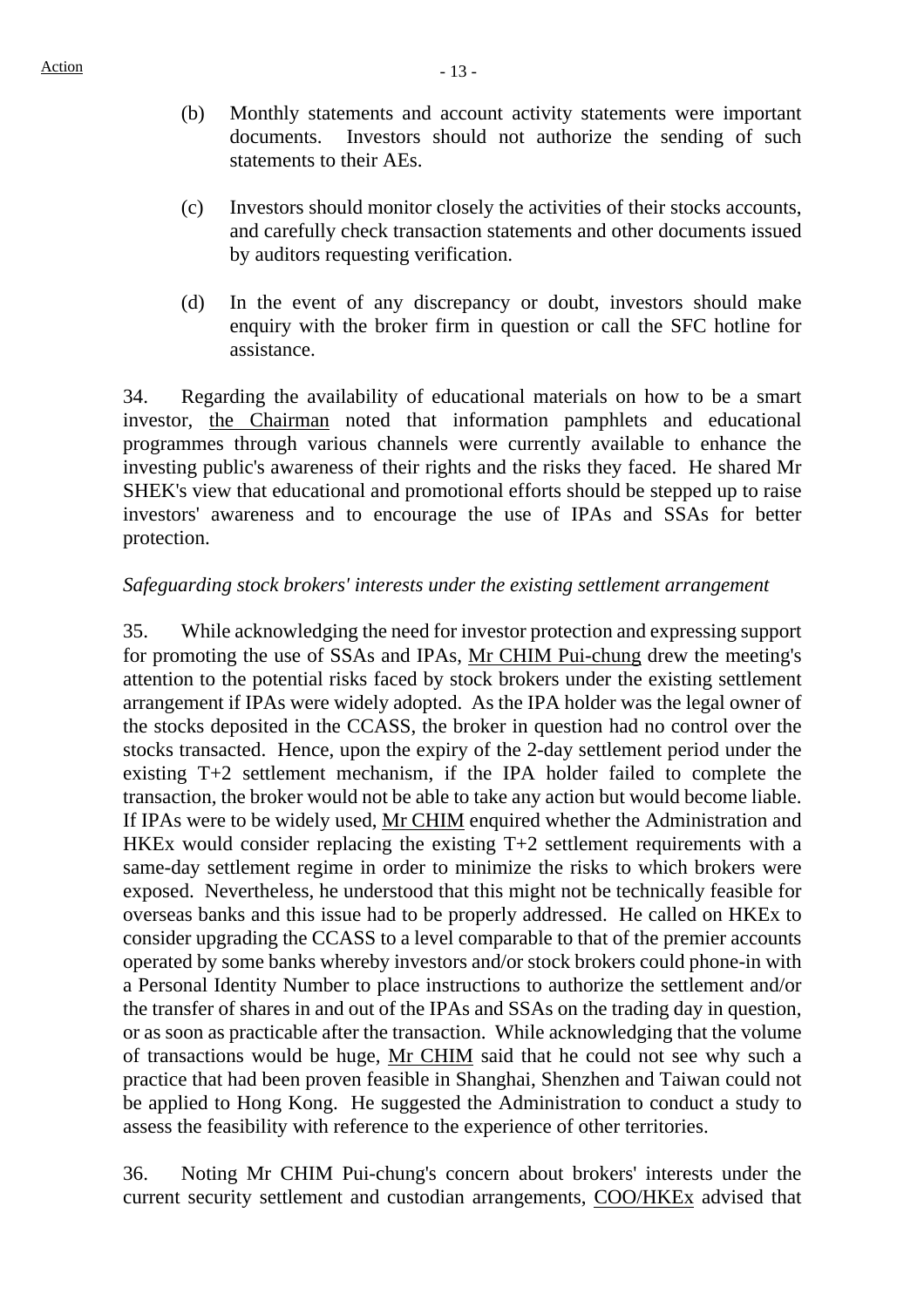IPAs and SSAs were not meant to solve all the potential problems faced by investors and brokers, neither could IPAs and SSAs be expected to eliminate the risks associated with margin accounts, short selling, and the credit positions of the clients. ED(SM)/SFC restated that IPAs and SSAs were introduced mainly for the better protection of investors who could have greater control over their securities.

37. In this connection, Mr Stewart SHING, Executive Vice President and Head, Clearing Division of HKEx (EVP/HKEx) recapped that SSA was introduced in 1994 as a sub-account segregating an investor's stocks from the broker's and other investors' stock holdings. In view of public concerns in the wake of the collapse of the C.A. Pacific Group, IPA was introduced in 1998 as a direct custodian account of stocks in CCASS for investors. An IPA opened in the name of the investor gave the investor direct and full control over his stocks kept in the account and only the IPA holder was recognized as the legal owner by Hong Kong Securities Clearing Company Limited (HKSCC) for authorizing the withdrawal or deposit of stocks. Trading would still need to be done through the brokers of the buyers and sellers, but the HKSCC would transfer the stocks to the broker's account only upon the investor's instruction and confirmation.

38. On whether the widespread use of IPAs and SSAs would adversely affect the business of broker firms, Mr Albert HO opined that the spate of broker firm closures in the past few years had sparked off a confidence crisis among retail investors and prompted many of them to turn to banks for buying or selling of listed stocks. Hence, the use of IPAs and SSAs, if proven to be effective, could in fact help restore investors' confidence in broker firms. Mr HO also asked whether and in what ways an investor could have the protection of an IPA and SSA while retaining the convenience of personalized investment service by his broker.

39. In response, ED(SM)/SFC and EVP/HKEx recapped that it was up to the individual investor to make his own choice in accordance with his needs, balancing the convenience of investment against greater control over his stocks. For example, an investor could open an IPA for safekeeping those stocks purchased for longer-term investment. For stocks to be traded on a short-term basis, they could be deposited with the broker's omnibus account under CCASS, or could be transferred to an SSA. As an SSA holder, he would be informed of any stock movements in the SSA via SMS/email alerts as well as daily and monthly statements.

# *Review of the fee structure*

40. On the fee regime, Mr CHIM Pui-chung said that the HKSCC, being the sole authorized institution for the clearing and settlement of securities trading in Hong Kong and for operating IPAs and SSAs, should maintain a reasonable fee structure. Noting that HKEx would conduct a fee review including the charges of IPA and SSA, Ms Emily LAU sought elaboration and enquired about the existing fee levels, the room for reduction, and the timetable for the fee review.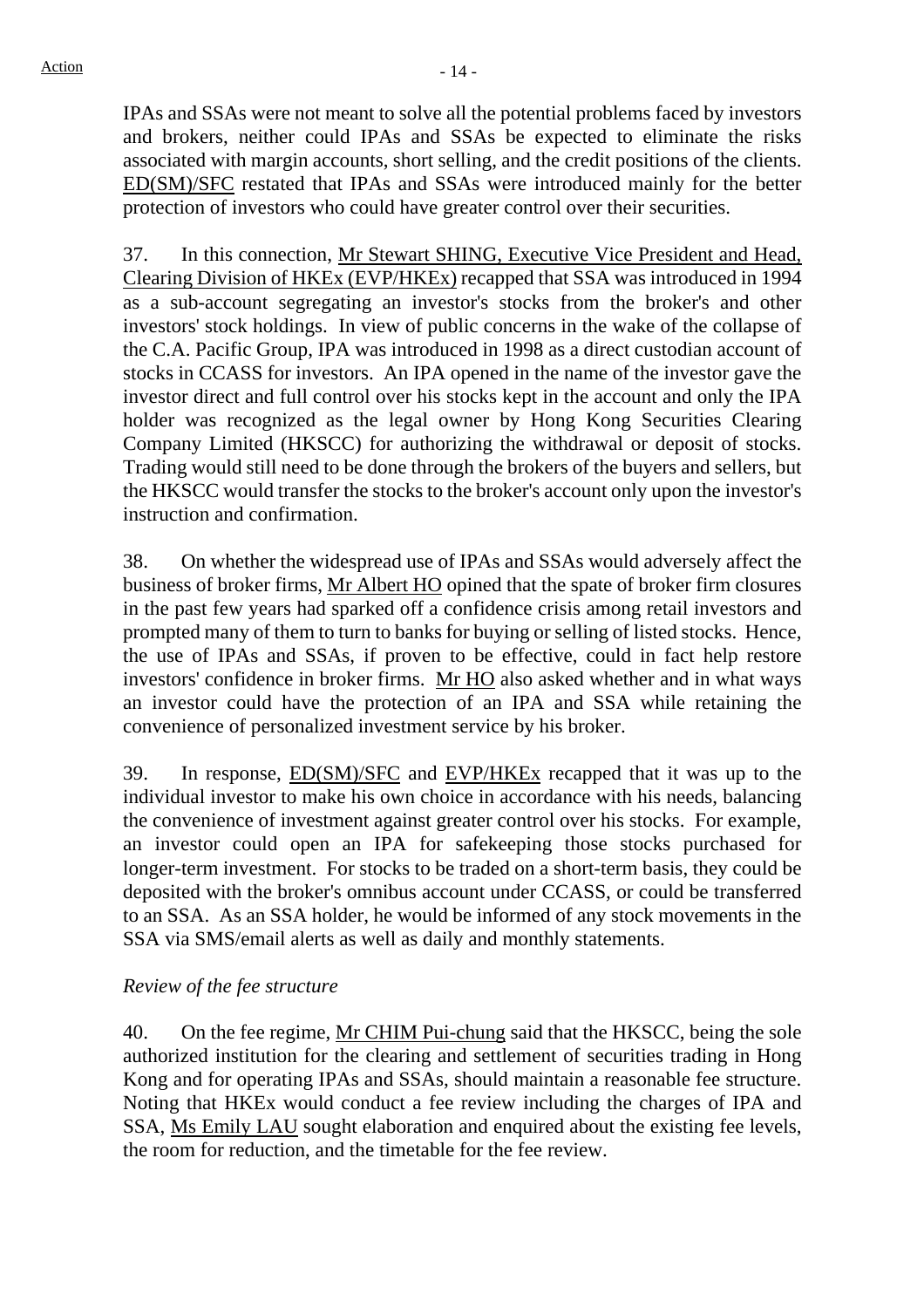41. In response, COO/HKEx advised that there were different charges for different types of services, such as the custody of securities and collection of dividends. The charges for some services had in fact been reduced over the years to promote the use of IPAs. IPAs and SSAs were operated on a not-for-profit basis for the purpose of safeguarding investor interest and preserving market integrity. He said that 16 service enhancements had been introduced and more would be introduced to improve user-friendliness. To attract more investors to use IPAs and SSAs, HKEx would review the fee levels, explore room for fee reduction, and examine the possibility of further streamlining and consolidating the existing fee regime. In this connection, the Chairman remarked that the small amount of fee charged for IPAs would unlikely deter investors from using the service.

# *The slow take-up of Investor Participant Accounts*

42. Ms Emily LAU noted that despite various system enhancements and promotional measures to promote the use of IPAs since its introduction in 1998, the take-up rate remained low. She sought explanation for the low take-up rate. In response, EVP/HKEx advised that the 18 000 or so IPA holders represented about 1% of the total number of investors. The major reasons for the low take-up were retail investors' lack of awareness of the benefits of these accounts and investors' preference for trading convenience. In this regard, PAS/FS clarified that about 50% to 60% of investors currently traded their stocks through the brokerage service of banks. Mr Albert HO and the Chairman considered that the fear of losing their clients might have discouraged small broker firms from promoting the use of IPAs and SSAs among their clients.

43. Ms Emily LAU expressed concern about the relatively unsatisfactory response from investors to the use of IPAs. She sought the Administration's elaboration on the proposed promotional measures as set out in paragraph 10 of the Administration's paper (LC Paper No. CB(1)510/07-08(03)), and questioned whether the efforts to promote IPAs were worth-pursuing.

44. In reply, PAS/FS advised that in addition to the system enhancements to streamline the operations of IPA and SSA, educational and promotional efforts had all along been undertaken by SFC and HKEx on an ongoing basis. To encourage the wider use of these accounts and services, the views of investors and existing users on both the benefits and operational difficulties in using the services would be sought in a more organized and systematic manner with a view to identifying possible improvement measures. Regarding the time-table for review and implementation of improvement measures, ED(SM)/SFC said that investor education and protection was a long-term and ongoing exercise. The review in question would be conducted in due course.

45. The Chairman shared Ms Emily LAU's concern about the slow take-up of IPAs over the last 10 years since its introduction in 1998. He said that although the current regulatory regime was by and large effective, the isolated incidents of fraud and misappropriation by brokers had inevitably undermined investors' confidence